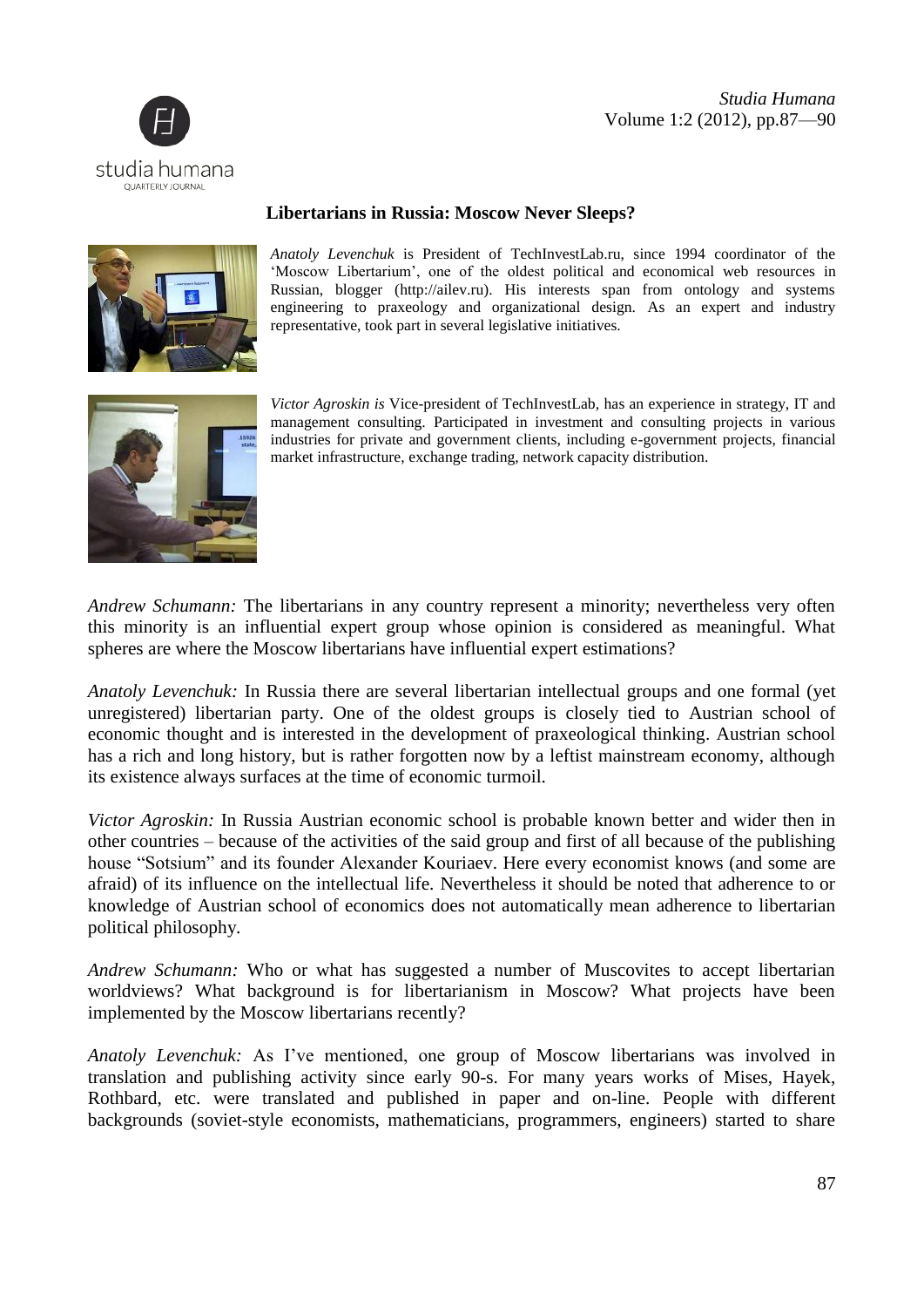common views on economy and politics, and became involved in various public projects, such as reforms in privatization, energy and transport sector restructuring, financial markets and banking. Annually "Lebedev readings" are held in memory of Gennady Lebedev, once an important member and one of informal leaders of the said group. It is a scientific conference where with each year we have more and more original works – ones that don't just offer reinterpretation of classic thinkers but propose something new and original.

*Victor Agroskin:* Another group of younger people is trying to win the place in reborn Russian public politics now, coming to streets with libertarian banners and fighting for the registration of Libertarian political party under Russian law. This group is publishing "Atlant" newspaper and organizing Adam Smith readings as a public forum on freedom in economy and politics. There are several professors of economics in Russian universities (Moscow, St.Petersburg) who are teaching Austrian school of economics to their students. Sometimes they are doing this with support of their universities, but some of them are really defending their right to teach about economic freedom and real market economy.

*Andrew Schumann:* What features of Gennady Lebedev's libertarian point of view can you note? Usually supporters of von Mizes' economic views are skeptical about mathematical methods in economics. Lebedev was not so obviously skeptic and suggested to use logical methods in economics. Is it a promising approach today?

*Anatoly Levenchuk:* There are different kinds of mathematic models: a numerical models, used in statistics, and a discrete models, used in logic. Austrian economists do not recommend use of statistics for peoples' behavior. If you kick a stone you can predict its behavior with precise numerical model, if you pressurize a gas – you can use a statistical one. But if you kick or press one sentient individual or even a country of sentient individuals, reaction cannot be predictable. But Austrian economists have no objections to the use of mathematic language for precise logical reasoning about core economic concepts.

Years ago we've discussed with Gennady Lebedev that "Human Action" treatise is very rich in ideas for persuasion but isn't especially good in providing a formal ontology for reasoning about economics. It should be remodeled with the use of contemporary instruments of philosophical logic: counterfactual reasoning, possible worlds, modal logic, etc. Then we'll get a tool for successful distribution of freedom ideas in broader circles, which are now under the influence of mainstream mathematized pseudo-science.

*Andrew Schumann:* Is it possible to state that your interest in ontology is connected to attempts of synthesis of the Austrian ideas and logic? What achievements have you in ontology sphere?

*Anatoly Levenchuk:* It is not specifically about economic ideas, it is about praxeology (theory of action) ideas, which also comprise the foundations of Austrian economic. I want to see human action ontology (although I don't believe in an existence of one-fits-all ontology) that I can use to reason about possible human activities. I am interested in studies at a borderline between planned and non-planned activities. E.g. you definitely can plan work of 5 employees in a small engineering boutique, but you rather can't plan activities of a whole construction industry even in a small town. How can we describe and attempt to optimize activities of a federation of dozens enterprises (extended enterprise) in a big infrastructure project with their own supply chain management, CAD/PLM systems? I need a compact language to reason about such projects – greater then a single firm but smaller then a whole market.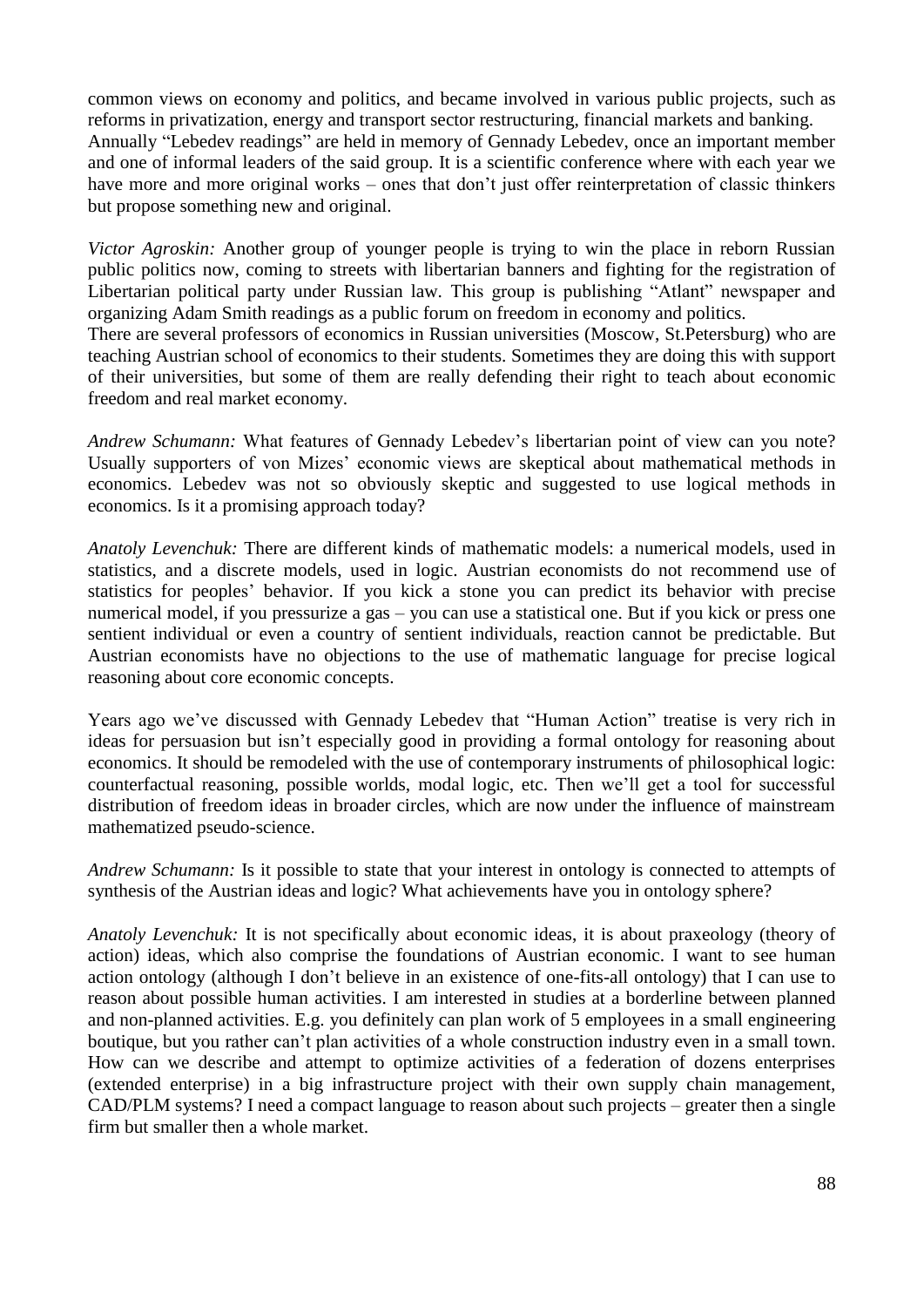We are participating in the development of industrial standard ISO 15926 – life cycle data integration ontology. It is rather unique for its ontological foundations in 4D extensionalism and possible world approach. We've developed .15926 (pronounced "dot15926") software framework to work with data structured with the help of this ontology. There is a small (about 80 people) Russian-speaking community interested in such applications of ontology to human activities in engineering.

*Victor Agroskin:* ISO 15926 so far is not used for ontology modeling with formal semantics, and there are no software tools with logical provers or reasoners under the hood. It works more like a common dictionary now but this is sufficient for our purposes of activity description mappings.

We are testing ontology-based mapping of enterprise and extended enterprise activity descriptions – project management, process management, case management, supply chain logistics, factory floor logistics, etc. These descriptions are distributed across different project management tools, issue trackers and process engines in CAD/PLM, ERP, EAM and other kinds of engineering, production, maintenance and financial enterprise information systems.

Some day we hope to use .15926 software for conceptual modeling of a general praxeology framework to obtain a model good for theoretical studies and for education. But currently we have no resources for such an endeavor.

*Andrew Schumann:* What is your interest in systems engineering and engineering management connected to? What appreciable results you have in this area?

*Anatoly Levenchuk:* Engineering is a good starting point for the study of complex human systems. And it is possibly the only area where definitive scientific results are within our reach, compared to social and government domains.

Engineering activity consists of substance and information transformations to fulfill product requirements. Systems engineering is an interdisciplinary activity to build system as a whole and view the whole system's life cycle while dealing with it. Specialty engineering (mechanical, electrical, software, etc.) is only concerned with a part of a whole system. Therefore systems engineers need a good systems-centered ontology to describe a system and its life cycle. It is very challenging task – to build an oil refinery or an aircraft and eliminate all collision imminent to collaborative efforts. Systems engineering tell us how to do it.

Engineering management (or operation management) deals with flows through multiple workstations in a single enterprise or in multiple enterprises' supply chain. These are flows of materials and parts, of work tasks, of information, or money. This is about planning enterprise resources, scheduling and executing project, managing, queues, buffers, etc. Engineering management also deals with configuration management – defining objects of various flows and managing changes to these objects.

But all these disciplines are just different views on a human activity. We have developed PraxOS (Praxeologic Organisational System) framework that is in essence a library of systems engineering and engineering management method components. We use PraxOS in our consulting work with industry holdings. Also we are introducing students from a couple of Moscow universities to PraxOS concepts.

*Victor Agroskin:* And also we pay special attention to the problem of social engineering. Specifically we always teach people that systems engineering or engineering management recipes are not good when you are working with public systems and systems of state rule. These methods are developed for private entrepreneurial domain and for artificial systems, and should remain where they belong.